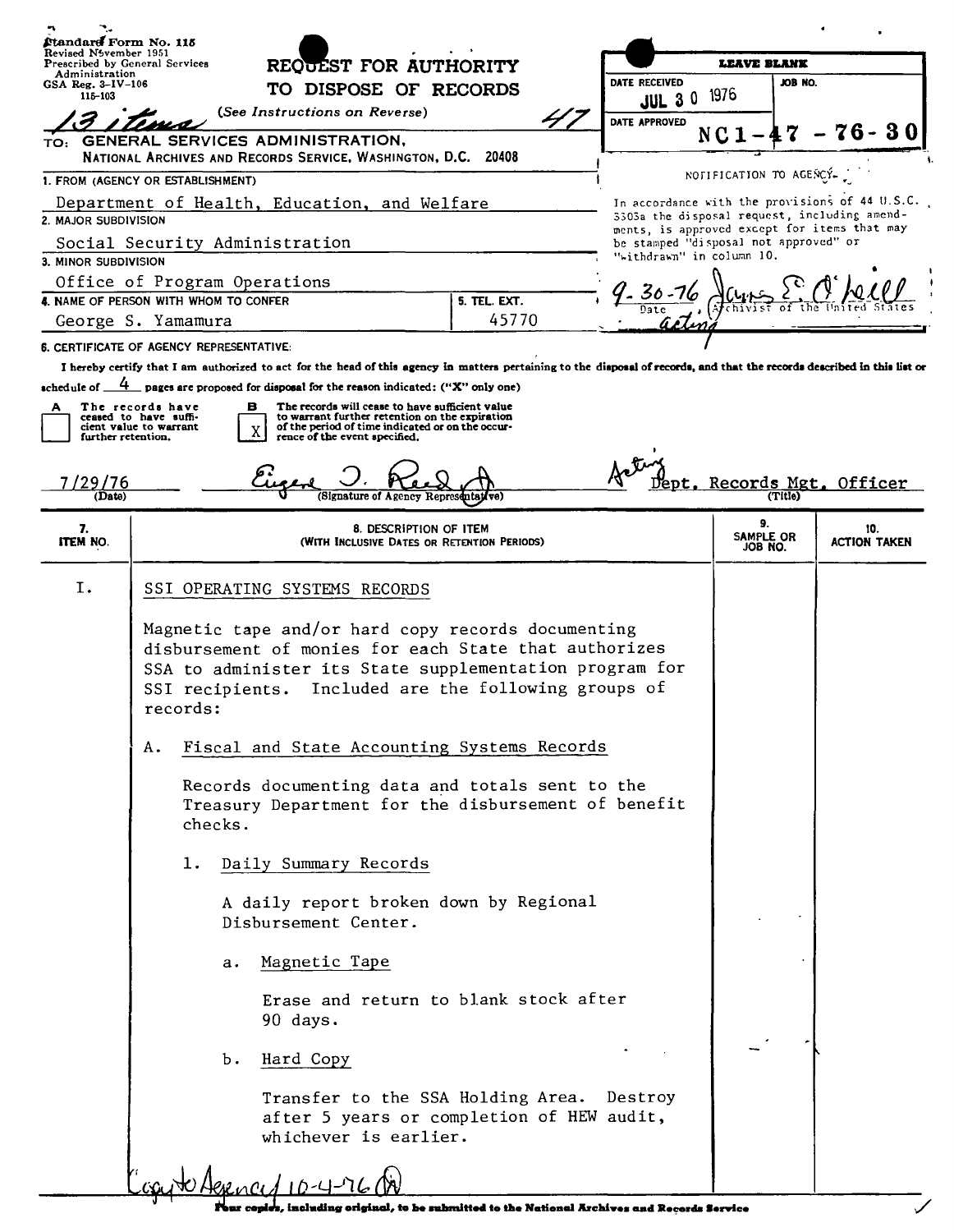~



 $\ddot{\phantom{a}}$ 

 $\epsilon$ 

## **REQUEST FOR AUTHORITY TO DISPOSE OF RECORD8-Continuation Sheet**

| 7.<br>ITEM NO. |    | 8. DESCRIPTION OF ITEM<br>(WITH INCLUSIVE DATES OR RETENTION PERIODS)                                                                                                                                                                                                                                              | 9.<br><b>SAMPLE OR</b><br>JOB NO. | 10.<br><b>ACTION TAKEN</b> |
|----------------|----|--------------------------------------------------------------------------------------------------------------------------------------------------------------------------------------------------------------------------------------------------------------------------------------------------------------------|-----------------------------------|----------------------------|
|                | 2. | Monthly Report                                                                                                                                                                                                                                                                                                     |                                   |                            |
|                |    | A report produced at the end of each month<br>containing further refinement of payment totals<br>sent to Treasury Department. It contains<br>information by SSI categories, i.e., the number<br>of aged, blind, and disabled SSI beneficiaries,<br>and is used for billing of States for<br>supplemental payments. |                                   |                            |
|                |    | Magnetic Tape<br>а.                                                                                                                                                                                                                                                                                                |                                   |                            |
|                |    | After acceptance of closing Federal/State<br>agreement by both parties, erase and return<br>to blank stock after 5 years or completion<br>of HEW audit, whichever is earlier.                                                                                                                                      |                                   |                            |
|                |    | Hard Copy<br>Ъ.                                                                                                                                                                                                                                                                                                    |                                   |                            |
|                |    | After acceptance of closing Federal/State<br>agreement by both parties, transfer to SSA<br>Holding Area. Destroy after 5 years or<br>completion of HEW audit, whichever is<br>earlier.                                                                                                                             |                                   |                            |
|                | 3. | Quarterly Report                                                                                                                                                                                                                                                                                                   |                                   |                            |
|                |    | Report produced at the end of each quarter<br>containing information by SSI categories.                                                                                                                                                                                                                            |                                   |                            |
|                |    | Magnetic Tape<br>а.                                                                                                                                                                                                                                                                                                |                                   |                            |
|                |    | Erase and return to blank stock after<br>5 years or completion of HEW audit, which-<br>ever is earlier.                                                                                                                                                                                                            |                                   |                            |
|                |    | Hard Copy<br>Ъ.                                                                                                                                                                                                                                                                                                    |                                   |                            |
|                |    | Transfer to the SSA Holding Area. Destroy<br>after 5 years or completion of HEW audit,<br>whichever is earlier.                                                                                                                                                                                                    |                                   |                            |
|                | 4. | Fiscal Year Disbursement Report                                                                                                                                                                                                                                                                                    |                                   |                            |
|                |    | A report by State of all monies disbursed during<br>It includes information on SSI<br>the fiscal year.<br>beneficiaries by categories and information on<br>returned beneficiary checks and collection of<br>overpayments.                                                                                         |                                   |                            |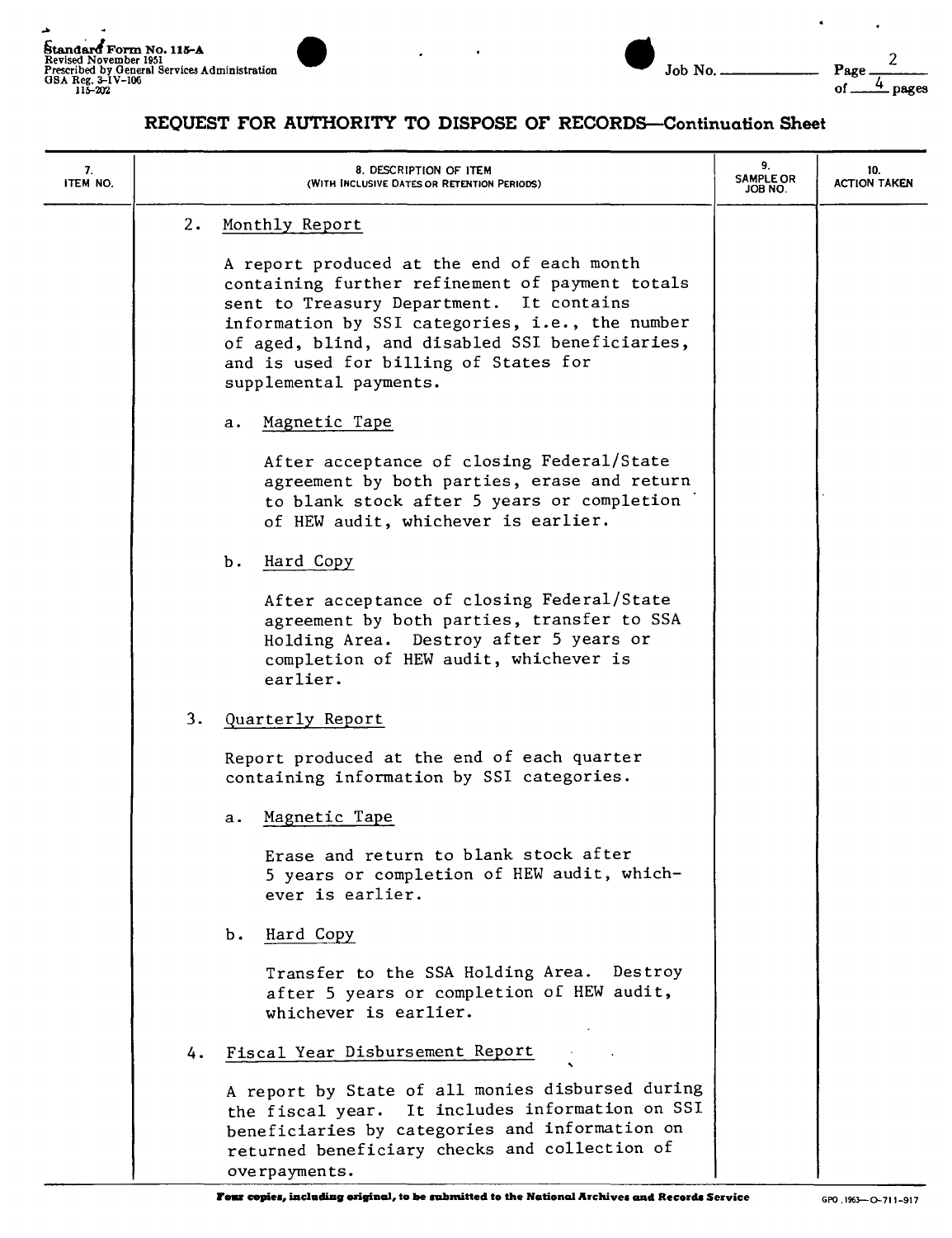$\mathcal{L}^{\mathcal{A}}$ 

÷.



| Job N |  |
|-------|--|

## **REQUEST FOR AUTHORITY TO DISPOSE OF RECORDS-Continuation Sheet**

| 7.<br>ITEM NO. |                |    | 8. DESCRIPTION OF ITEM<br>(WITH INCLUSIVE DATES OR RETENTION PERIODS)                                                                                                                                                                                                                   | 9.<br>SAMPLE OR<br>ON 8OL | 10.<br><b>ACTION TAKEN</b> |
|----------------|----------------|----|-----------------------------------------------------------------------------------------------------------------------------------------------------------------------------------------------------------------------------------------------------------------------------------------|---------------------------|----------------------------|
|                |                |    | Magnetic Tape<br>а.                                                                                                                                                                                                                                                                     |                           |                            |
|                |                |    | After acceptance of closing Federal/State<br>agreement by both parties, erase and return<br>to blank stock after 5 years or completion<br>of HEW audit, whichever is earlier.                                                                                                           |                           |                            |
|                |                |    | Ъ.<br>Hard Copy                                                                                                                                                                                                                                                                         |                           |                            |
|                |                |    | After acceptance of closing Federal/State<br>agreement by both parties, transfer to the<br>SSA Holding Area. Destroy after 5 years or<br>completion of HEW audit, whichever is<br>earlier.                                                                                              |                           |                            |
|                |                | 5. | Computer Job Control Language Listings                                                                                                                                                                                                                                                  |                           |                            |
|                |                |    | Listings documenting the serial numbers of<br>magnetic tapes used to produce the daily, monthly<br>quarterly, and fiscal year disbursement reports.                                                                                                                                     |                           |                            |
|                |                |    | Transfer to the SSA Holding Area. Destroy after<br>5 years' retention or completion of HEW audit,<br>whichever is earlier.                                                                                                                                                              |                           |                            |
|                | в.             |    | State Data Exchange Systems Records                                                                                                                                                                                                                                                     |                           |                            |
|                |                |    | Records consisting of weekly reports, sent to each<br>State, of the total number of SSI beneficiaries<br>within that State receiving SSI payments. These<br>reports contain information on the total amount of<br>monies disbursed and the number of SSI recipients<br>by category.     |                           |                            |
|                |                |    | Close off file at the end of the fiscal year in<br>which dated. Destroy 1 year thereafter.                                                                                                                                                                                              |                           |                            |
|                | $\mathsf{C}$ . |    | Overpayment System Records                                                                                                                                                                                                                                                              |                           |                            |
|                |                |    | A monthly report, categorized by State, including<br>information on overpayments collected from SSI<br>recipients. It is forwarded to OMA, OFM, and used<br>as a credit input item on Form SSA-8700, Financial<br>Accountability Statement for State Supplementary<br>Payments Program. |                           |                            |
|                |                |    | Transfer to the SSA Holding Area at the close of the<br>fiscal year in which dated. Destroy after 5 years or<br>completion of HEW audit, whichever is earlier.                                                                                                                          |                           |                            |